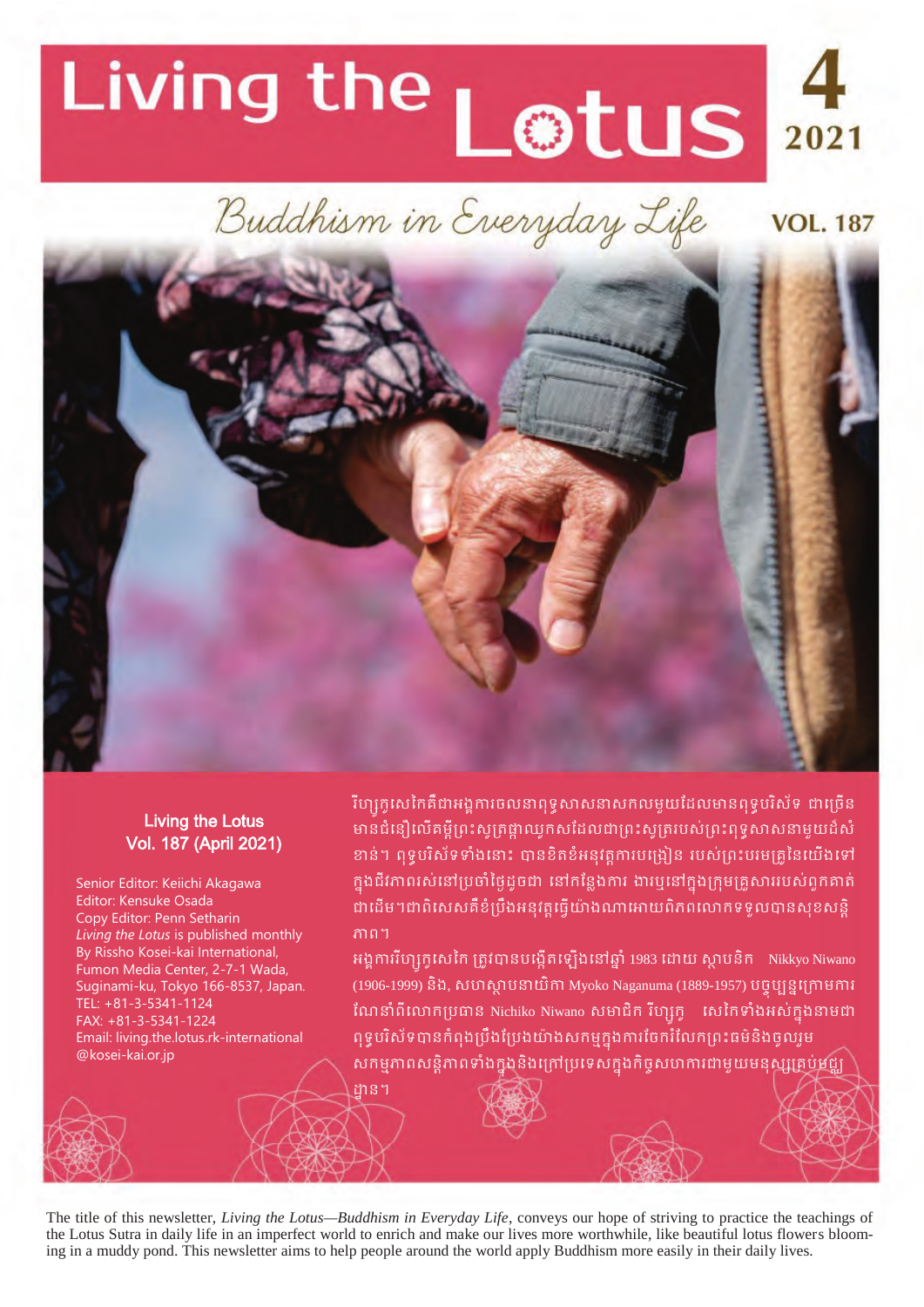*President's Message*

# រសជាមួយគ្នានាបច្ចុប្បន្នកាល

ព្រះសង្ឃនីវ៉ាណូ និជិកុ ព្រះប្រធានរីហ្សកូសេកៃ



## ទៅជាព្រះពុទ្ធដោយបដិបត្តិជាក់ស្តែង

បន្តិចទៀតនឹងដល់ថ្ងៃខួបកំណើតដែលព្រះពុទ្ធលោកប្រសូតគឺថ្ងៃទី៨ខែមេសាហើយ។យោងទៅតាម ពុទ្ធប្បវត្តិ ពេលប្រសូត្រមកភ្លាម ព្រះពុទ្ធលោកប្រកាសថា នៅលើនិងក្រោមមេឃនេះយើងតែម្នាក់គត់ ដែលឧត្តម」។មនុស្សទូទៅគិតថានេះជារឿងនិទានដែលសម្រាប់សរសើរស្លតីព្រះសម្មា សម្ពុទ្ធក៏ប៉ុន្តែខ្ញុំ ព្រះករុណាអាត្មាភាពយល់ថា គាថានេះជាការបង្ហាញដ៏ល្អបំផុតពីខ្លឹមសារពិតនៃព្រះពុទ្ធសាសនា។

មានលោកម្នាក់បានយក តាថាប្រសូត」នេះមកនិយាយនៅមុខគេមុខឯងថា ខ្ញើនេះក៏ជាមនុស្ស ដែលកម្រវកក្នុងលោកនេះដែរ」។

ពិតហើយ មិនមែនតែព្រះសម្មាសម្ពុទ្ធតែមួយអង្គឯងប៉ុណ្ណោះទេដែលឧត្តមនោះ នរណាម្នាក់ក៏ដោយ គើតមកភ្លាមគឺសុទ្ធតែជាអត្តិភាពដ៏ថ្លៃថ្លាមិនអាចប្រៀបផ្ទឹមនឹងនរណាបាន។ហើយគឺព្រះពុទ្ធសាសនា ហើយដែលបង្រៀនមនុស្សម្នាក់ៗឱ្យដឹងពីភាពថ្លៃថ្លានៃជីវិតរបស់ខ្លួនៗព្រះពុទ្ធសាសនាជាសាសនាដែល បង្រៀនឱ្យមនុស្សយល់ដឹងពីភាពឧត្តុងឧត្តមនៃជីវិតរបស់ខ្លួនដូច្នេះគេអាចនិយាយបានថា [គាថា © ប្រសូត」នៅក្នុងពុទ្ធប្បវត្តិគឺជាមធ្យោបាយមួយសម្រាប់បង្ហាញខ្លិមសារនៃព្រះពុទ្ធសាសនា។ ©

ម្យ៉ាងទៀតព្រះពុទ្ធសាសនាគឺជា 「ការបង្រៀនមនុស្សឱ្យជួយស្រោចស្រង់មនុស្ស 」ដូច្នេះបើយើង មើលពីខាងចំណុចនេះក៏អត្ថន័យខ្លឹមសារនៃ 「គាថាប្រសូត」មានរសជាតិជ្រាលជ្រៅខ្លាំងណាស់ដែរ។

ព្រះសម្មាសម្ពុទ្ធដែលជាមនុស្សដូចតែយើងរាល់គ្នាបានត្រាស់ដឹងពីសច្ចធម៌ហើយដោយសារតែព្រះធម៌ ដែលព្រះអង្គបង្រៀននោះ យើងរាល់គ្នាក៏បានទទូលការស្រោចស្រង់ ហើយក៏អាចស្រោចស្រង់មនុស្ស ដែលមានទុក្ខដែលនោនងមុខខ្លួនបន្តទោទេ|ត។ទង្វេនេះមានតាងពជនានពុទ្ធកាល រហូត

មក។បើមើលទៅតាមប្រវត្តិនៃព្រះពុទ្ធសាសនាយើងឃើញថា មនុស្សស្រោចស្រង់មនុស្ស ហើយ មនុស្សទទួលការស្រោចស្រង់ពីមនុស្ស ដែលជាហេតុនាំឱ្យយើងមិនអាចមិនស្ងើចនឹងភាពប្រសើរឧត្តង ឧត្តមរបស់មនុស្សបាន។

មានចំណុចដ៏មានសារសំខាន់មូយគឺថាដូចដែល គេនិយាយមកថា ព្រះពុទ្ធលោក <sup>[</sup>មិនមែនប្រសូតមក ភ្លាមទៅជាព្រះពុទ្ធភ្លាមទេ លោកទៅជាព្រះពុទ្ធដោយទង្វើរបស់លោក」។ ភាពឧត្តងឧត្តមរបស់មនុស្សកំ ថែបនោះ បានត្រូវដុសខាត់យោងទៅតាមទង្វើជារៀងរាល់ថ្ងៃដែរ ។ព្រះគ្រូខាងសមាធិហ្សេងគឺព្រះគ្រូ ឌោ ហ្គេង លោកមានពុទ្ធដីកាថា មធ្យោបាយទៅកាន់ការត្រាស់ដឹងមិនមែនបដិបត្តិទេ, គឺទង្វើដែលបង្ហាញនូវ សេចក្តីព្យាយាមឯនោះទើបជាសេចក្តីបញ្ជាក់ការត្រាស់ដឹង។ពោលគឺថាសេចក្តីព្យាយាមដែលយកធម៌ព្រះ ពុទ្ធមកអនុវត្តជាក់ស្តែងជាប្រចាំក្នុងជីវភាពរស់នៅរាល់ថ្ងៃជា

សេចក្តីបញ្ជាក់ថាយើងជាព្រះពុទ្ធហើយយោលទៅតាមការប្រតិបត្តិជាក់ស្តែងយើងបានធ្វើឱ្យចិត្តមេត្តា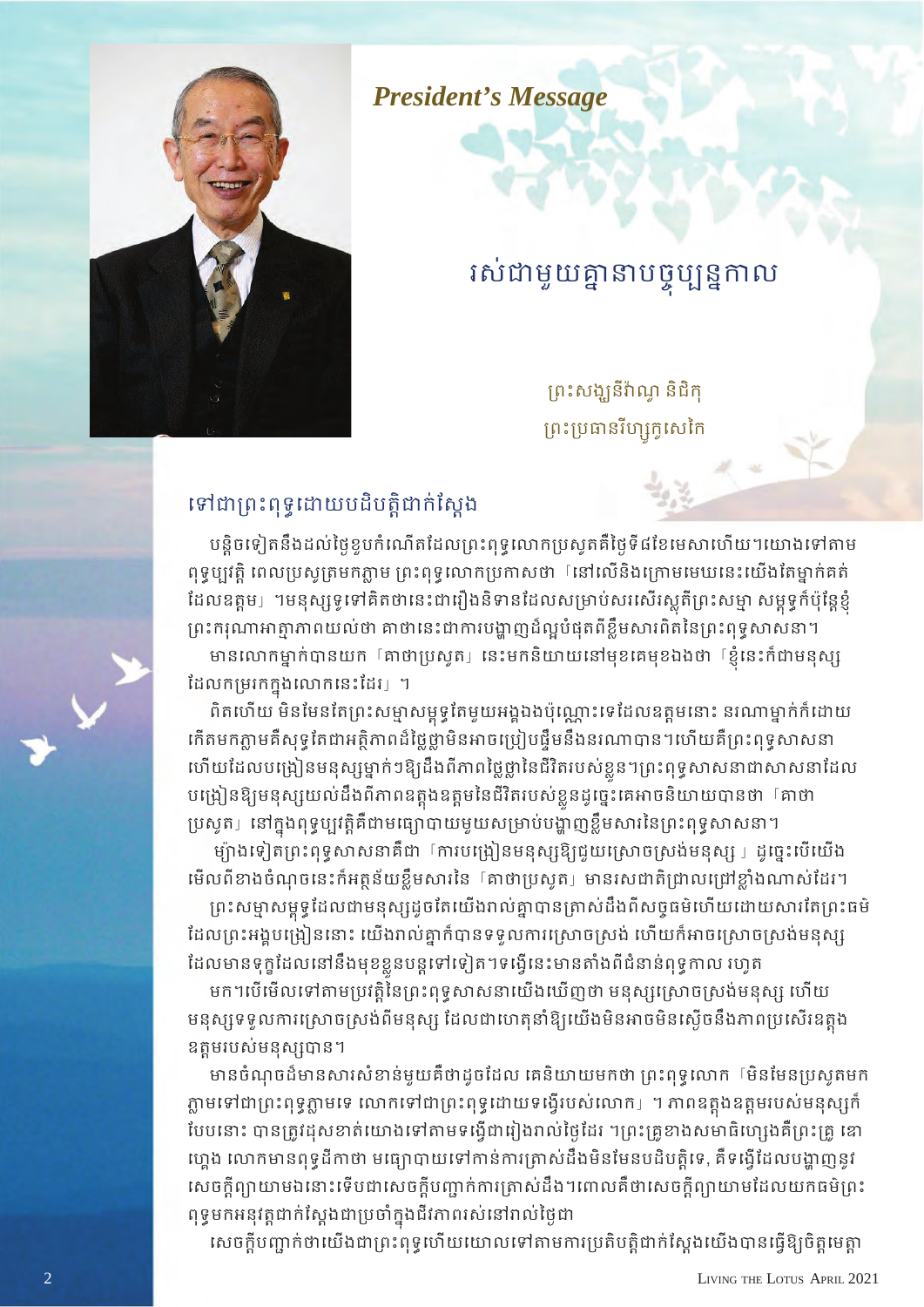## *President*<sup>*s*</sup>*s**Message*

របស់យើងមានជម្រៅកាន់តែជ្រៅទៅៗ។ នោះហើយដែលហៅថាមាគ៌ាព្រះពុទ្ធនោះ។

## ទៅជាខ្យល់នៃរដូវដ្ឋារីក

នៅក្នុងគម្ពីរ ព្រះបទុមសូត្រ ត្រង់(ជំពូកកុសលផលបុណ្យនៃព្រះពោធិសត្វភែសជ្យរាជា))មាន បង្ហាញពីសារសំខាន់នៃការប្រត្តិបត្តិធមិព្រះពុទ្ធជាប្រចាំក្នុងជីវភាពរស់នៅហើយទង្វើនៃកិច្ចប្រត្តិបត្តិ ជាក់ស្តែងនោះបានបង្ហាញឱ្យមនុស្សជាច្រើនកើតនូវ《ការត្រាស់ដឹងកំពូលឥតខ្ចោះ》(អនុត្តរមគ្គ ពុទ្ធិ) ។

យើនិយាយឱ្យស្រួលស្ដាប់ទៅគឺដំបូងត្រូវ[គិតពីអ្នកដទៃជាមុន] មិនមានគំនិតរិះគិតពីចំណេញ ខាត។នៅពេលដែលយើងបរិច្ចាគកម្លាំងកាយ ចិត្តនិង៣ក្យសម្តី គិតពីចិត្តអ្នកដទៃពោលគឺមាន សមានចិត្តទៅលើអ្នកដទៃជាមុននោះកិច្ចប្រត្តិបត្តិជាក់ស្តែងនោះនឹងបន្តភ្ជាប់ទៅនឹងសុភមង្គលនិង ក្តីសប្បាយរីករាយរបស់យើងហើយក៏នឹងក្លាយជាពន្លឺភ្លឺត្រចះសម្រាប់ស្រោចស្រង់អ្នកដទៃផងដែរ ។

េធីឱ្យទង្វើនោះទៅជាការពិតជាក់ស្តែងលំអិត។មានអកខ្ទះនិយាយច្បាស់ថា[បដិបតិ្តមាគ៌ាព្រះ ពុទ្ធគឺធ្វើអ្វីមួយជាប្រយោជន៍ចំំពោះអ្នកដទៃ J។ ព្រះសង្ឃឥណ្ឌាព្រះនាមសន្តិទេវ:បានមានព្រះពុទ្ ដីកាថា៖ការបង្ហាញមេត្តាធម៌ចេញមកក្រៅជាទង្វើ គឺជាកិច្ចបដិបត្តិនូវព្យាយាមបារមី ហើយនោះ គ្មានអ្វីក្រៅពីព្រះពុទ្ធសាសនាឡើយ។សាស្ត្រាចារ្យ ណាកាមូរ៉ា ហាជិមុិ មានប្រសាសន៍យ៉ាងខ្លីថា៖ Γេបើគ្រាន់តែចេះឬដឹងធម៌ទទេ នោះគ្មានន័យទេ គេត្រូវតែបង្ហាញដោយកាយវិការនិងទង្វើ ទើប កាន!។

ខ្ញុំព្រះករុណាអាត្មាភាពគិតថាការចេះធម៌ព្រះពុទ្ធ ក៏ មិនអត់ប្រយោជន៍សោះទេក៏ប៉ុន្តែនៅ ក្នុង ជីវភាពរស់នៅប្រសិនបើយើងឃើញមនុស្សដែលមានទុក្ខលំបាក ហើយយើងហុចដៃទៅជួយគេ នោះវារឹតតែអាចទៅជាការស្រោចស្រង់មួយធំណាស់ទៅទៀត។

លើសពីនោះទៅទៀតសេចក្តីសប្បាយរីករាយនៃអ្នកដែលបានទទួលការសង្គ្រោះប្រកបដោយ ភាពកក់ក្តោនោះអាចទោបានស្ស័យធ្វើឧ្យមនុស្សភ្ញាក់រលកយល់ដឹងពត៌ម្លេដ៏ឧត្តុងឧត្តមមនអាច កាត់ថ្លៃបាននៃជីវិតរបស់ខ្លួននិងរបស់អ្នកដទៃ។ការប្រត្តិ

បត្តិជាក់ស្តែងនូវចិត្តមេត្តាករុណាមួយអាចជាយានដឹកនាំចិត្តមនុស្សឱ្យដើរឆ្ពោះទៅរកសចូធម៌។ ហើយ[កោសលោបាយ (មធ្យោបាយដ៏ប៉ិនប្រសប់) មេត្តាធម៌]នេះហើយដែលជាគោលការណ៍ ផ្សព្វផ្សាយព្រះធម៌ព្រះពុទ្ធដែលថាទង្វើដែលព្រះអង្គលោកតែងតែប្រាថ្នានោះហើយ។នៅកណ្តាល គ្រោះកូវីដនេះមេត្តាធម៌គឺជាអ្វីដែលមនុស្សកំពុងតែស្វែងរក។

ព្រះសង្ឃឥណ្ឌាក៏លោកបានមានពុទ្ធដីកាដែរថា៖ដើម្បីឱ្យអាចធ្វើបែបនេះបានគឺរស់នៅដោយ ជីវភាពរាបសា។ពោលគឺថាពេញចិត្តនឹងអ៊ីដែលមានតិចតួច ដឹងគុណចំពោះអ្វីៗគ្រប់យ៉ាង ហើយ រស់ដោយជីវភាពសាមញ្ញ។

យោលទៅតាមអ្វីៗដែលបានចែងមកហើយនេះដូចកំណាព្យរបស់លោក សាសាគី ណូប៊ឹទ្ស៊ឹណា មួយឃ្លាដែលចែងថា៖[បំណងខ្ញុំគឺចង់ក្លាយទៅជាខ្យល់នៃរដូវផ្តារីកជាត់ចូលតាមទ្វារផ្ទះទៅ បបោសអង្អែលលួងលោមចិត្តមនុស្សដែលមានទុក្កលំបាកឱ្យគេបានធូរស្រាល」(សាសាគីណូប៊ឹទ្សឹ ណា) យើងត្រូវចេះគិតពិចិត្តអ្នកដែលកំពុងតែមានទុក្ខព្រួយដែលកំពុងតែអង្គុយរង់ចាំថ្ងៃដែល ខ្យល់នៃរដូវផ្ការីកផាត់ស្រាលៗនាំចិត្តមេត្តាមកឱ្យ។

([ទស្សនាវត្តិកូសេ] លេខខែមេសាឆ្នាំ២០២១)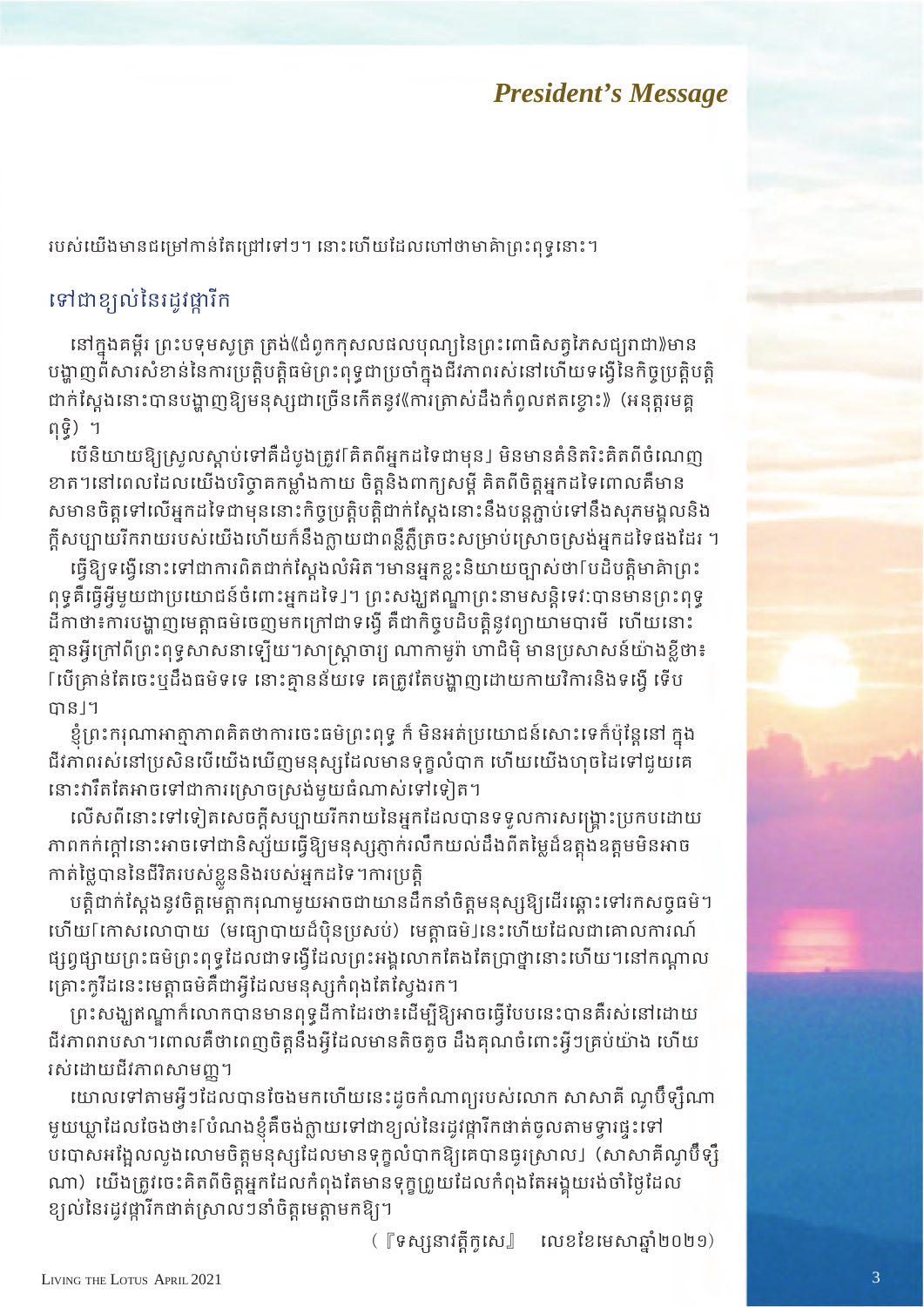## **Rissho Kosei-kai: A Global Buddhist Movement**



#### **Rissho Kosei-kai Buddhist Church of Hawaii**

2280 Auhuhu Street, Pearl City, HI 96782, USA TEL: 1-808-455-3212 FAX: 1-808-455-4633 Email: sangha@rkhawaii.org URL: http://www.rkhawaii.org

**Rissho Kosei-kai Maui Dharma Center** 1809 Nani Street, Wailuku, HI 96793, USA TEL: 1-808-242-6175 FAX: 1-808-244-4625

**Rissho Kosei-kai Kona Dharma Center** 73-4592 Mamalahoa Highway, Kailua-Kona, HI 96740, USA TEL: 1-808-325-0015 FAX: 1-808-333-5537

#### **Rissho Kosei-kai Buddhist Center of Los Angeles**

2707 East First Street, Los Angeles, CA 90033, USA POBox 33636, CA 90033, USA TEL: 1-323-269-4741 FAX: 1-323-269-4567 Email: rk-la@sbcglobal.net URL: http://www.rkina.org/losangeles.html

#### Please contact Rissho Kosei-kai Buddhist Center of Los Angeles

**Rissho Kosei-kai Buddhist Center of Arizona Rissho Kosei-kai Buddhist Center of Colorado Rissho Kosei-kai Buddhist Center of San Diego Rissho Kosei-kai Buddhist Center of Las Vegas Rissho Kosei-kai Buddhist Center of Dallas**

#### **Rissho Kosei-kai of San Francisco**

1031 Valencia Way, Pacifica, CA 94044, USA POBox 778, Pacifica, CA 94044, USA TEL: 1-650-359-6951 Email: info@rksf.org

#### Please contact Rissho Kosei-kai of San Francisco **Rissho Kosei-kai of Sacramento Rissho Kosei-kai of San Jose**

**Rissho Kosei-kai of New York** 320 East 39th Street, New York, NY 10016, USA TEL: 1-212-867-5677 Email: rkny39@gmail.com URL: http://rk-ny.org

**Rissho Kosei-kai of Chicago** 1 West Euclid Ave., Mt. Prospect, IL 60056, USA TEL: 1-773-842-5654 Email: murakami4838@aol.com URL: http://rkchi.org **Rissho Kosei-kai of Fort Myers** URL: http://www.rkftmyersbuddhism.org

#### **Rissho Kosei-kai Dharma Center of Oklahoma**

2745 N.W. 40th St., Oklahoma City, OK 73112, USA POBox 57138, Oklahoma City, OK 73157, USA TEL: 1-405-943-5030 FAX: 1-405-943-5303 Email: rkokdc@gmail.com URL: http://www.rkok-dharmacenter.org

**Rissho Kosei-kai Dharma Center of Denver** 1255 Galapago St. #809 Denver, CO 80204, USA TEL: 1-303-446-0792

**Rissho Kosei-kai Dharma Center of Dayton** 617 Kling Drive, Dayton, OH 45419, USA URL: http://www.rkina-dayton.com

#### **The Buddhist Center Rissho Kosei-kai International of North America (RKINA)**

2707 East First St., Suite #1, Los Angeles, CA 90033, USA TEL: 1-323-262-4430 FAX: 1-323-269-4567 Email: dharmasa@rksabuddhistcenter.org URL: http://rksabuddhistcenter.org

#### **Rissho Kosei-kai Buddhist Center of San Antonio**

(Address) 6083 Babcock Road, San Antonio, TX 78240, USA (Mail) POBox 692148, San Antonio, TX 78249, USA TEL: 1-210-558-4430 FAX: 1-210-696-7745 Email: dharmasanantonio@gmail.com URL: http://www.rkina.org/sanantonio.html

#### **Rissho Kosei-kai of Seattle's Buddhist Learning Center**

28621 Pacific Highway South, Federal Way, WA 98003, USA TEL: 1-253-945-0024 Email: rkseattlewashington@gmail.com URL: http://buddhistlearningcenter.org

**Rissho Kosei-kai of Vancouver** Please contact RKINA

#### **Risho Kossei-kai do Brasil**

Rua Dr. José Estefno 40, Vila Mariana, São Paulo-SP, CEP 04116-060, Brasil TEL: 55-11-5549-4446, 55-11-5573-8377 Email: risho@rkk.org.br URL: http://www.rkk.org.br